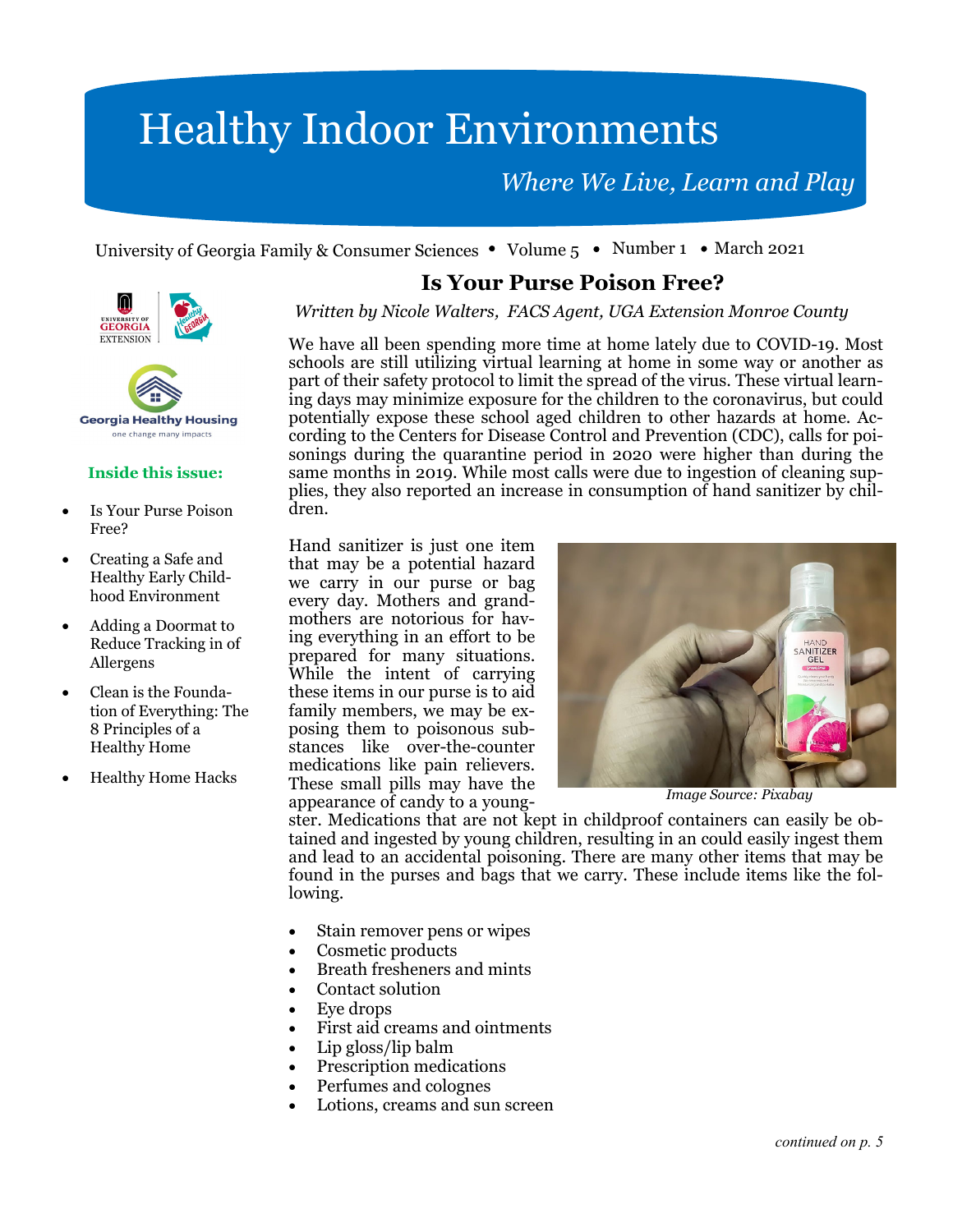# **Creating a Safe and Healthy Early Childhood Environment**

*Written by Leigh Anne Aaron, FACS Agent, UGA Extension Morgan/Oconee Counties* 

About 87% of children under six live in a family where at least one parent is employed full-time, and 33% live in a two-parent family with both parents working full-time. Some form of child care is needed while parents are at work. Children receive child care either in their own home or in out-of-home settings (including child care centers, family child care homes, or the homes of neighbors, friends, or relatives). About 67% of Georgia's young children attend an early childhood, preschool, or prekindergarten program, and many more attend family child care or are cared for by non-parental adults in their own homes. Early childhood settings are educational experiences for young children. Children in high-quality child care programs learn valuable motor, language, cognitive, and social-emotional skills in child care that contribute to their school readiness, social skills, and emotional well-being in elementary school and beyond. Creating a safe and healthy early childhood learning environment is everyone's goal. Educators and staff are aware of the enormous responsibilities of caring for young children. Some hazards are not always immediately apparent but may have significant impact on the health and well-being of young children. The American Federation of Teachers offers these tips for improving indoor air quality, and reducing risks of communicable diseases, chemicals and pesticides in early childhood education setting.

#### **Indoor Air Quality**

- Set thermostat between 75-78 degrees Fahrenheit.
- Keep relative humidity level between 30 and 50%.
- Make sure there are no water leaks from roofs and plumbing.
- Ensure HVAC systems are designed for the space and keep them maintained according to the manufacturer's specifications.
- Bring in adequate amounts of fresh air into the building throughout the day.
- Use HEPA filters in the HVAC systems or furnaces and change them frequently.

#### **Communicable Diseases**

- Proper immunization of staff and students can reduce illnesses.
- Wash hands frequently.
- Use good practices for disposing of diapers and soiled cleaning materials.
- Purchase toys that are easily cleaned or machine washable.
- Discourage the sharing of combs, hats, towels, clothing, etc.
- Encourage parents to keep children at home when they have a fever.
- Encourage staff with a fever or respiratory symptoms to stay at home.

#### **Chemicals and Pesticides**

- Use chemicals for their intended purpose and follow manufacturer's directions.
- Store chemicals in their original containers.
- Keep chemicals out of a child's view and reach, preferably in a locked cabinet or storage area.
- Follow the manufacturer's directions and local laws when disposing of chemicals.
- Post the Georgia Poison Center phone number (800-222-1222) in the center, at home, and on your phone. They provide free treatment advice 24 hours per day, 7 days a week, 365 days a year. If a child in your care swallows a possible poison, call the Poison Center immediately. They will provide instructions for handling the situation.





*Image Source: Pixabay*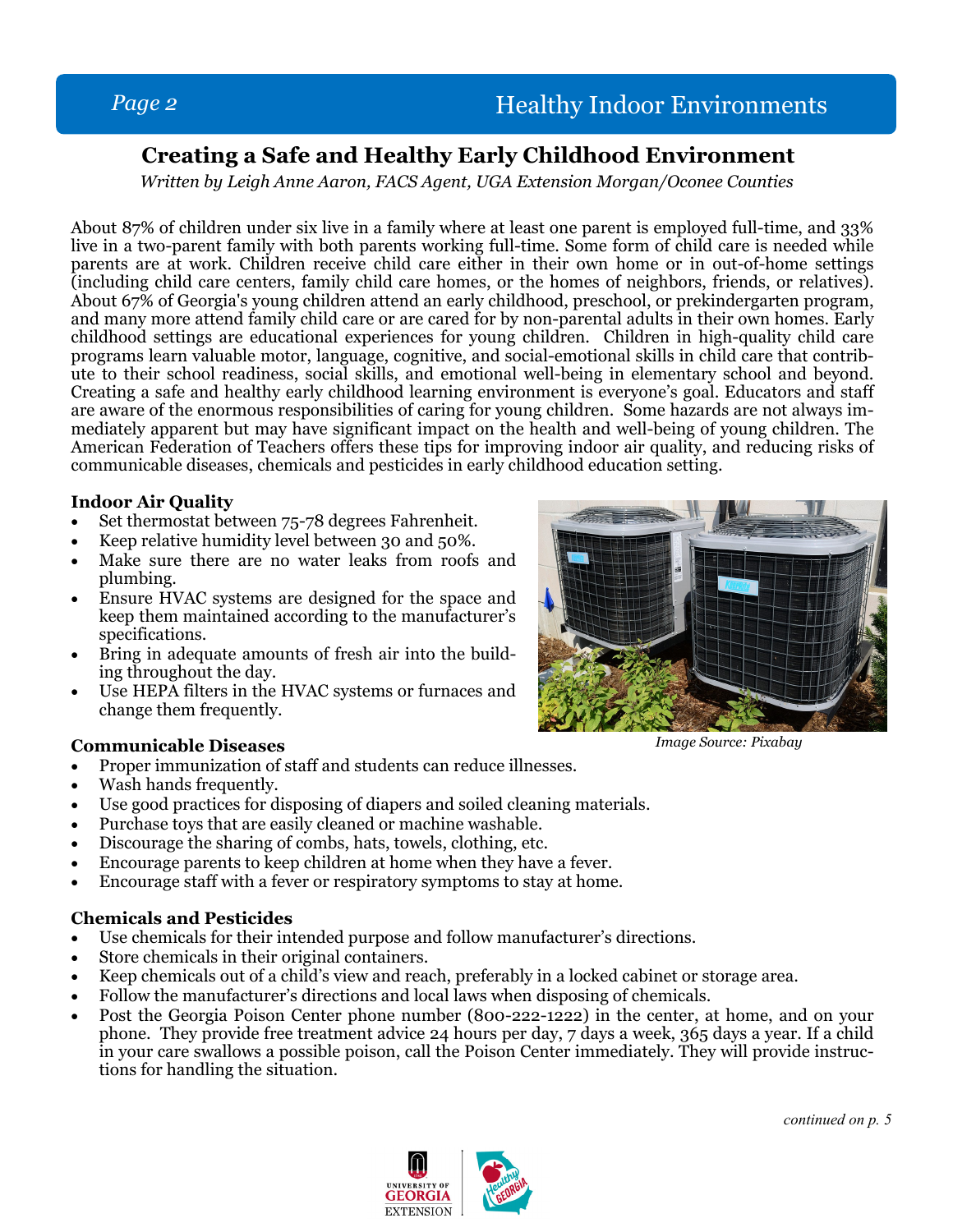# **Adding a Doormat to Reduce Tracking in of Allergens**

*Written by Becca Stackhouse, FACS Agent, UGA Extension Crisp County* 

Insect fragments, lead dust, pesticides, pollen, dust mites, animal dander, human skin flakes, or fungal spores are just some what makes up your household dust. This means that between 30 to 40 percent of the dust inside your household has been brought in from the outdoor world. This can be tracked in from dust on your shoes and clothing, or from the paws and fur of your pets. Not surprisingly, much of the dust in your home can be found in the carpeting near the entryways.

Young children in your household are at greater risk for these exposures, because they are more likely to be sitting and crawling on the floor. Anyone who has asthma, a weakened immune system, or other respiratory problems should take great efforts to reduce exposure to household dust. So, what can you do to reduce indoor dust and contaminants? Start at the front door. The first four steps inside your home bring in close to 85% of the outdoor contaminates found inside your

home.

- The first step is to place a doormat at all exterior and garage doors.
- The EPA recommends establishing a system that captures soil, pollutants, moisture at the door you use the most. Start with a grate-like mat, then an absorption mat, and finally a finishing mat.
- Take an additional step by taking your shoes off at the door. You can put on an indoor shoe with a non-slip sole to reduce falls inside your home.

Placing a doormat and leaving your shoes at the door can provide health benefits and reduce exposure to pesticides, lead dust, asthma and allergy triggers. Keep a healthy house for a healthy you!



*Image Source: Pixabay* 

## **Healthy Home Hacks**

*~ Pamela Turner, UGA Extension Housing and Indoor Environment Specialist ~ Diane Bales, UGA Extension Human Development Specialist* 

*Microwave kitchen sponges* for 90 seconds to reduce bacteria. Wet y our sponges before microwaving. Be careful when removing them from the microwave because they may be hot.

**Polish sink fixtures with wax paper** for a shiny w a ter-repellent finish. Clean your fixtures the way you normally would and dry them thoroughly. Use a sheet of wax paper about a foot long.

**Prevent your mirror from fogging** by buffing a drop of full-strength dish soap into a clean, dry mirror using a paper towel. Keep rubbing until the soap disappears.

*Use an over-the-door shoe organizer* to store toy cars, game pieces, and other small toys. Choose one with clear pockets to make it easy for children to find things. Store toys that could be choking hazards in the top pockets out of reach of small fingers.

*Seal bath toys with a drop of hot glue* to keep w ater out and prevent mold.

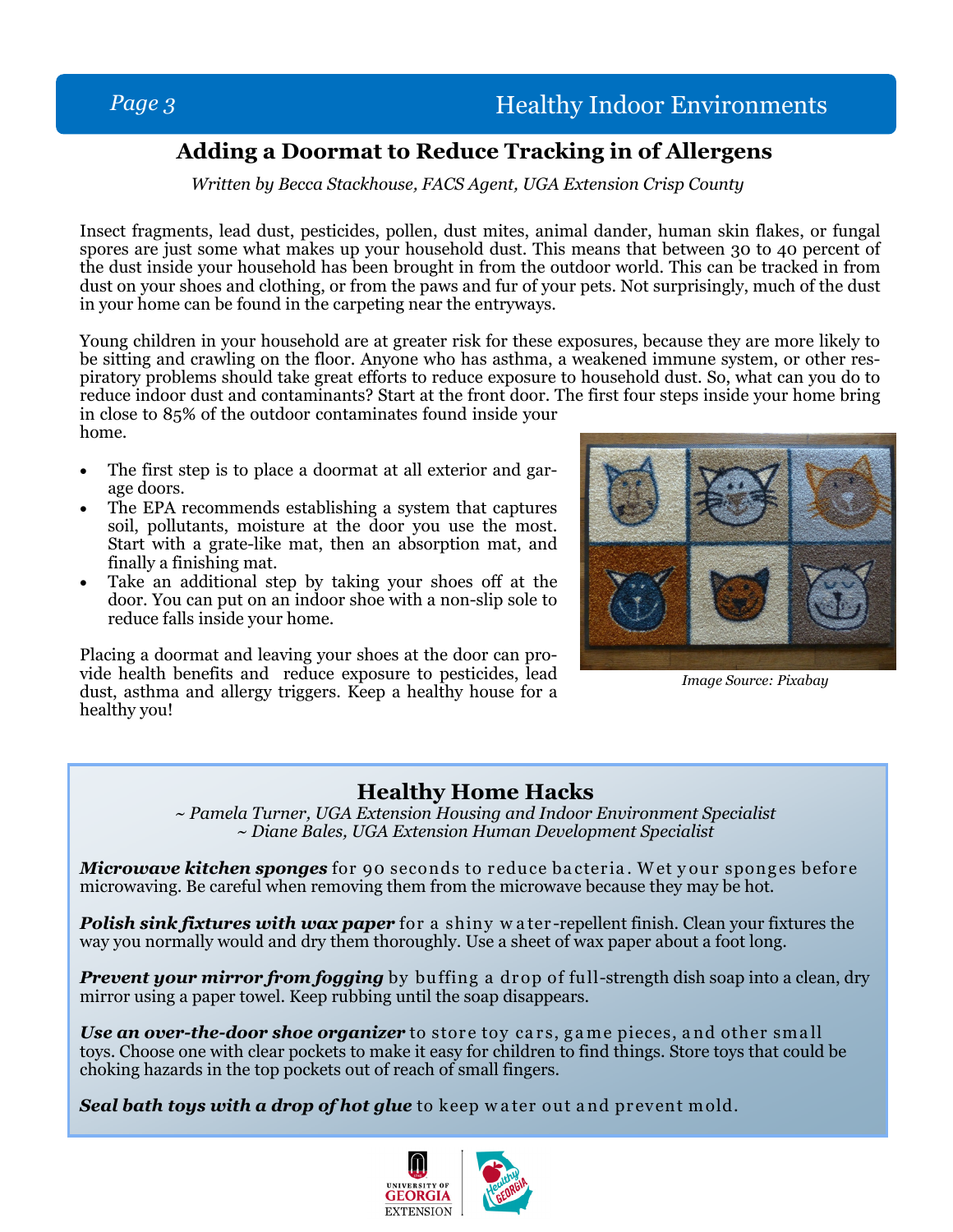# **Clean is the Foundation of Everything: The 8 Principles of a Healthy Home**

*Written by Jackie Ogden, CFCS, FACS Agent, UGA Extension Chatham County* 

A healthy home begins with a home that is designed, constructed, maintained, or rehabilitated that prevents disease and injuries that could result from housing-related hazards. The home environment is essential to contributing to the personal health and well-being of individuals and families. These days we all have a heightened awareness about the environment inside our homes. There are eight guiding principles of a healthy home that can help ensure that you have a healthy indoor living environment for you and your family.



**1. Keep it Dry!** Prevent water from entering your home. Water could enter through a rain entering due to poor drainage, a leak in the

roof, or damaged plumbing. Damp houses provide a nurturing environment for mold, along with roaches, mites, and rodents, all of which are associated with causing breathing problems, such as asthma.

**2. Keep it Clean!** Control the sources of dust and contaminants by creating smooth cleanable surfaces, reducing clutter, and using effective cleaning methods. A clean and clutter-free home helps reduce pest infestations, and exposure to contaminants. Reducing clutter can help reduce stress.

**3. Keep it Safe!** The majority of injuries to children and older adults occur in the home. Falls are a frequent cause, followed by injuries from objects in the home, burns, and poisonings. To reduce fall risks secure loose rugs and keep children's play areas free from hard or sharp surfaces. Store poisons out of the reach of children and properly label. Install smoke and carbon monoxide detectors and keep fire extinguishers on hand.

**4. Keep it Ventilated!** Studies show that increasing the fresh air supply in your home improves respiratory health. A whole house fan or ventilation system can supply fresh air and reduce the concentration of contaminants in your home. Use bathroom and kitchen fans to reduce contaminants.

**5. Keep it Pest-Free!** Studies show a causal relationship between exposure to mice and cockroaches and asthma episodes in children. It's important to keep pests out, without exacerbating health problems by using pesticides that can increase risks for neurological damage and cancer. All pests look for food, water, and shelter. Seal cracks and openings throughout the home, and store food in pest-resistant containers. If needed, use sticky-traps and baits in closed containers, along with low toxicity pesticides such as boric acid powder.

**6. Keep it Contaminant-Free!** Chemical exposures include lead, radon, pesticides, volatile organic compounds, and environmental tobacco smoke. Reduce lead-related hazards in pre-1978 home by fixing deteriorated paint and keep floors and window area clean using a wet-cleaning approach.

7. Keep it Well Maintained! Inspect, clean and repair your home routinely, and take care of minor concerns before they become large repairs and problems. Poorly maintained homes are at greater risk for moisture and pest problems.

*continued on p. 5* 

For more information on keeping your home healthy, visit www.georgiahealthyhousing.org